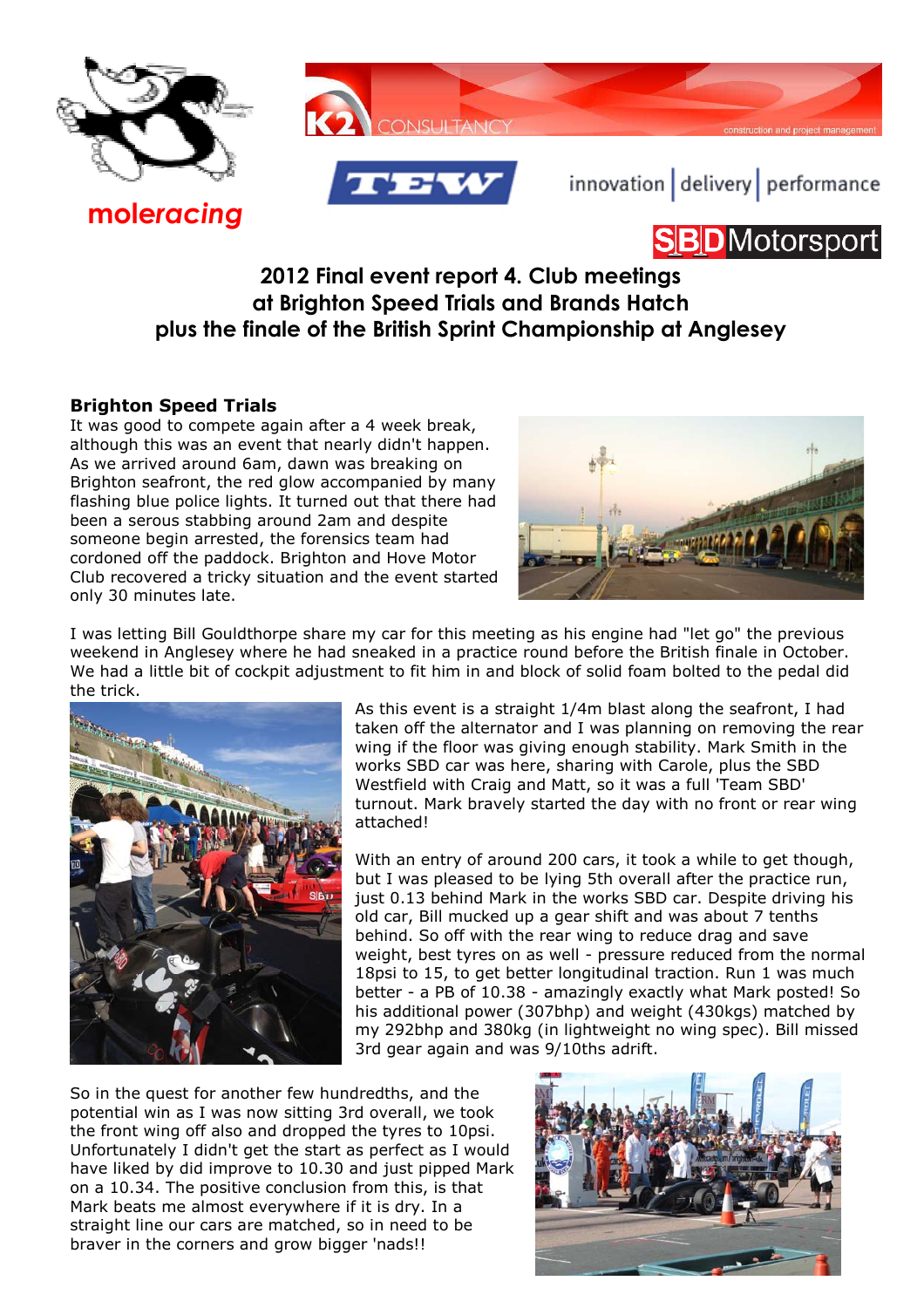All this chasing 10ths was put into perspective later in the day however and all second times were declared not void after a motorcycle and side car passenger both were killed in a crash after crossing the finish and the meeting was abandoned. The day started with blue flashing lights and ended the same way. We know we take risks in doing this sport, but it is not good when something happens like this.



For a change, we all went to Goodwood circuit a week later - not for competing, but for the Goodwood Revival - a fantastic event were everyone dresses in period costume, the grid of historic cars alone for 1 race was worth over £30M and had a glorious day out!

The following weekend it was down south (yet again) for a chance to play on the famous F1 circuit of Brands Hatch. This was a morning only meeting so the pressure was on to learn the circuit and deliver the goods in a short space of time.

I had watched videos and learnt the layout, but nothing prepares you for your first blast. It is fast and undulating, with some terrifying corners that are all blind - ie due to camber and elevation changes you cannot see the apex you have to commit to until you have arrived!

I had hired a garage on the pit lane to make life easier and shared this with Glyn Sketchly, who had persuaded me that "you must do this circuit once before you die". 5 beers and some load music in the empty garage prepping the car the night before was most enjoyable.



2.75 laps for a single practice run - I almost ended up in the gravel on the 3rd corner, and took it cautiously after that, and was some 15 seconds off the pace. However, it was drying rapidly and was a lot gripper than the last time out - so aided my Martin Pickles excellent tyre preparation with the best tyres, we launched and delivered a very satisfying and exhilarating lap.

This amazingly was the fastest, just a few 10ths quicker than Terry Holmes - in the TEGRA V8.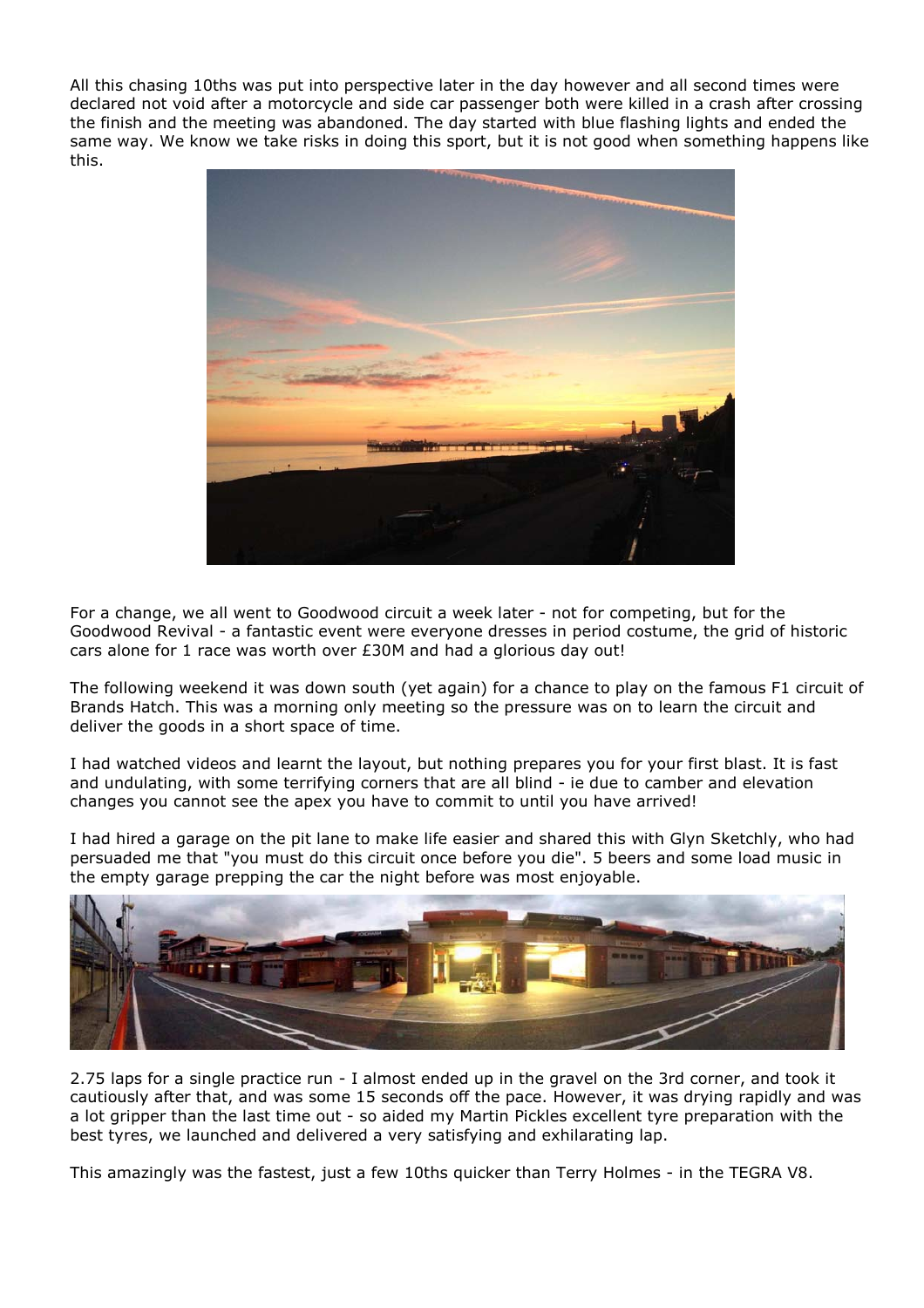

John Setra - K2 Consultancy MD was here with his family and he tends to take on a 'mind management role' and pointed out one area where I was significantly slower than some of the locals - this was backed up by datalogging and video evidence - so we agreed the final run plan!

I seem to get in a confidence zone and the car was behaving exceedingly well, delivered excellent grip and this increased the confidence more. I was on the ragged edge on one exit kerb, this did some damage as I later found out as I rode the rough exit kerbs, but I kept my foot planted! At the next corner the plan had to be delivered and an underwear change was almost needed. Then comes Paddock Hill Bend, a famous corner that did not disappoint. 135mph approach to a blind uphill braking zone, scrubbing off 40mph as you drop over the hill and then turn right downhill to hit the apex - minimum

corner speed of 90mph, which is down the hill, so steep you cannot see it. then 120 before you hit the dip and rocket up the other side. I stopped the clock some 4.5 seconds faster than the last run to take the meeting win. Next year this event is likly to be a round of the British - so good practice!



In preparation for the next round the chassis was found to be cracked so some emergency very short notice welding was required thanks to David Hunter for keeping me in action.

The weekend of the year was held at Anglesey. In early October then chances of horizontal rain all weekend were high - but sun cream turned out to be required! Depending on results I would finish between 6th and 9th, so it was everything to play for. *photo by Will Setra - aged 11*



A full turn out for the weekend with over 30 BSC contenders fighting for the 12 spots for points. qualifying in 8th place, but at least I'd saved the best tyres for the run off. Every run all day was a 51 second point something 2 practice, 2 timed. So for my first run off I was annoyed with another 51.3. Having got one in the bag I tried a "Dare to Fail" run, seriously frightened myself at the first bend and the braking zone into the hairpin from 130mph to 40mph in 60m and was rewarded with a time of 49.69 to finish 8th - phew at last!.

Chris and Jonny were helping all weekend again and got more than they bargained - again! They found a rear wheel stud had sheared off completely at some point in the run off and I potentially could have lost the rear wheel. I had a brand new spare, but it was a two hour stripping down job to replace - the beer intake had to slow temporarily!

The second day was on the international course and it was time to break the 140mph barrier, for yet more high speed trouser airbag deployment moments.

12th place was a little too close for comfort, but pushed very hard on both run to go quicker and finsh 7th. these scores both days meant that I dropped other low scores and my best 7 from the season left me in 6th place overall. Rather chuffed with that as there were 12 V8's entered at the start of the year.

Hats off though to fellow 2 litre competitors Mark Smith in the works SBD Reynard and Colin Birkbeck in the Dallara, who at the end of the season were ahead of me in both main and class championships.